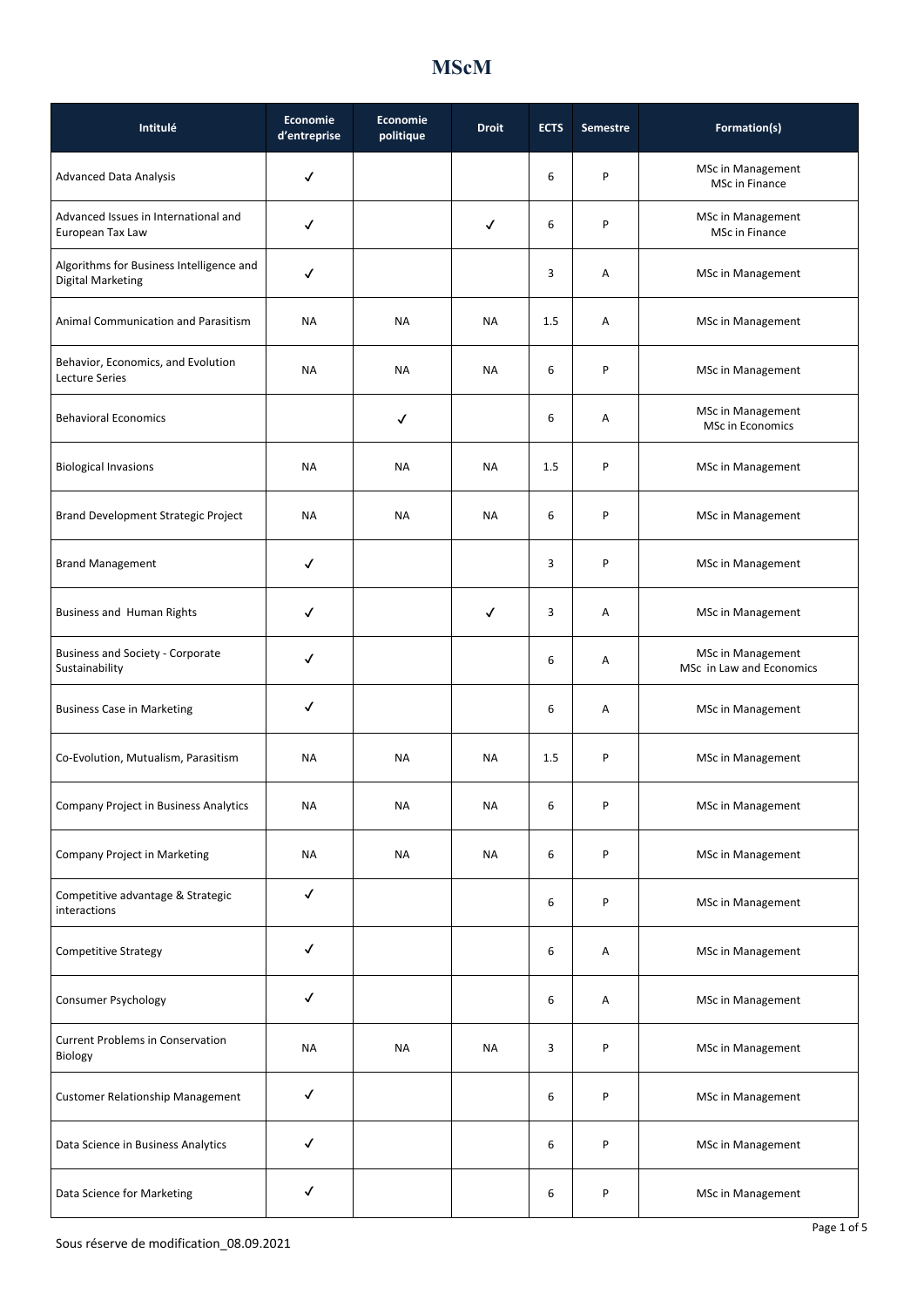| Intitulé                                                   | Economie<br>d'entreprise | Economie<br>politique | <b>Droit</b> | <b>ECTS</b> | <b>Semestre</b> | Formation(s)                                         |
|------------------------------------------------------------|--------------------------|-----------------------|--------------|-------------|-----------------|------------------------------------------------------|
| Deep Learning                                              | NA                       | <b>NA</b>             | <b>NA</b>    | 3           | P               | <b>MSc in Management</b>                             |
| Design for Sustainability                                  | $\checkmark$             |                       |              | 3           | $A+P$           | MSc in Management<br>MSc in Information Systems      |
| Digitalisation of Purchasing and B to B<br>Sales           | √                        |                       |              | 3           | Α               | MSc in Management                                    |
| <b>Distribution Management</b>                             | √                        |                       |              | 3           | P               | MSc in Management                                    |
| Genes, Populations and Evolution                           | <b>NA</b>                | <b>NA</b>             | <b>NA</b>    | 6           | Α               | <b>MSc in Management</b>                             |
| <b>Entrepreneurship and Strategy</b>                       | ✓                        |                       |              | 6           | Α               | MSc in Management<br>MSc in Finance                  |
| Entrepreneurship, Innovation and<br><b>Control Systems</b> | ✓                        |                       |              | 3           | P               | <b>MSc in Management</b>                             |
| <b>Environmental Crisis and Societal</b><br>Change         | <b>NA</b>                | <b>NA</b>             | <b>NA</b>    | 3           | P               | <b>MSc in Management</b><br>MSc in Law and Economics |
| <b>Environmental Economics</b>                             |                          | $\checkmark$          |              | 3           | P               | MSc in Management                                    |
| Evidence-Based Management                                  | ✓                        |                       |              | 6           | P               | MSc in Management                                    |
| <b>Experimental Methods</b>                                | ✓                        | $\checkmark$          |              | 6           | Α               | <b>MSc in Management</b>                             |
| Forecasting I                                              | <b>NA</b>                | <b>NA</b>             | <b>NA</b>    | 3           | P               | <b>MSc in Management</b>                             |
| <b>Forecasting II</b>                                      | ✓                        |                       |              | 3           | P               | MSc in Management                                    |
| Fraud and Business Process Analytics                       | $\checkmark$             |                       |              | 3           | Α               | MSc in Management                                    |
| <b>Global Marketing</b>                                    | √                        |                       |              | 3           | Α               | <b>MSc in Management</b>                             |
| <b>Grand Challenges Strategy Project</b>                   | <b>NA</b>                | <b>NA</b>             | <b>NA</b>    | 6           | P               | MSc in Management                                    |
| <b>Group Processes</b>                                     | $\checkmark$             |                       |              | 6           | P               | MSc in Management                                    |
| Heuristic Decision Making Strategies                       | $\checkmark$             |                       |              | 6           | Α               | MSc in Management                                    |
| Human Behavior and Evolutionary<br>inference               | <b>NA</b>                | <b>NA</b>             | <b>NA</b>    | 6           | Α               | <b>MSc in Management</b><br>MSc in Economics         |
| Individual Behavior in the Digital<br>Environment          | √                        |                       |              | 6           | Α               | MSc in Management                                    |
| Integrated Marketing Communication                         | $\checkmark$             |                       |              | 6           | Α               | <b>MSc in Management</b>                             |
| <b>International Strategy</b>                              | ✓                        |                       |              | 6           | P               | MSc in Management                                    |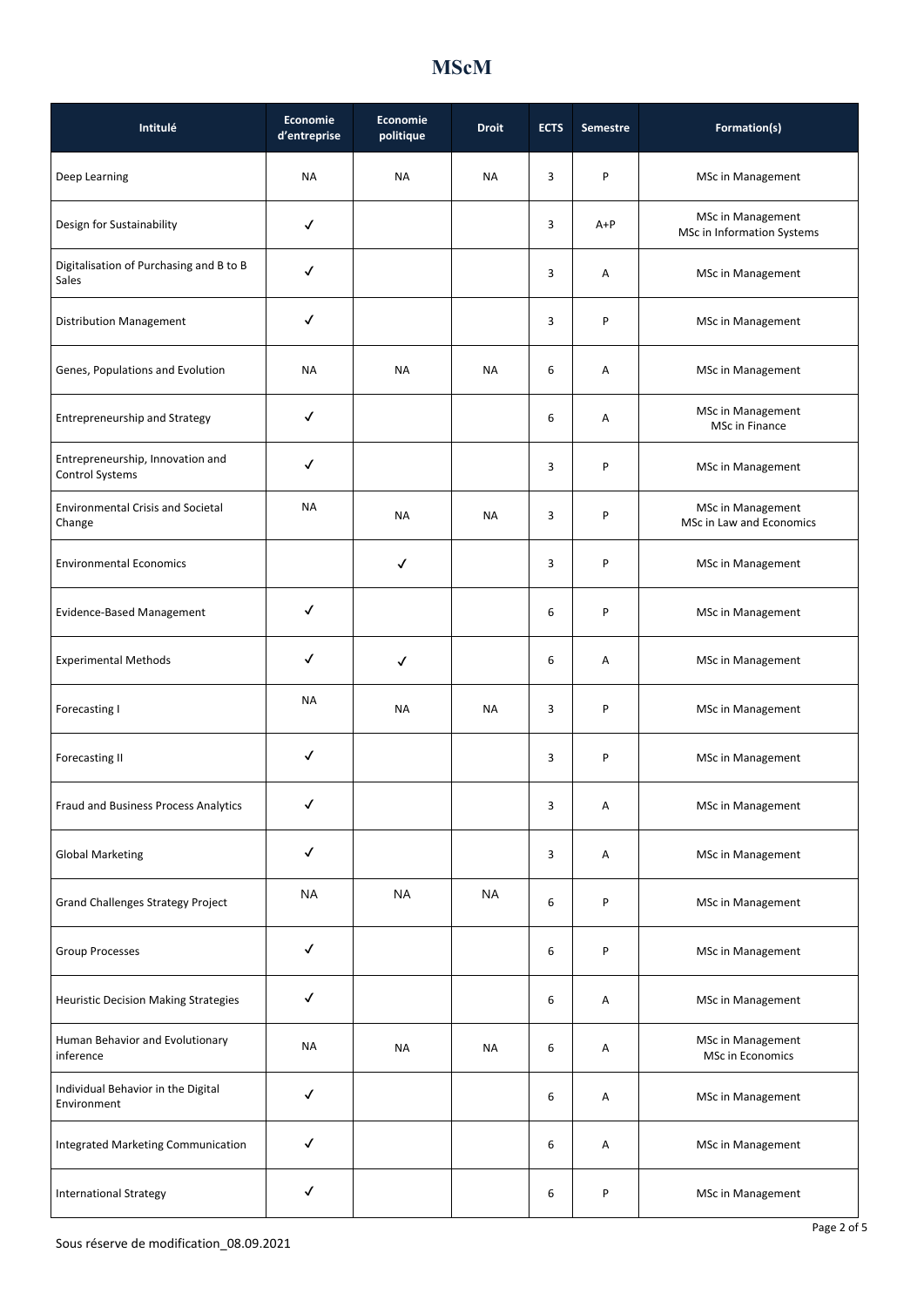| Intitulé                                                          | Economie<br>d'entreprise | Economie<br>politique | <b>Droit</b> | <b>ECTS</b> | <b>Semestre</b> | Formation(s)                                                                               |
|-------------------------------------------------------------------|--------------------------|-----------------------|--------------|-------------|-----------------|--------------------------------------------------------------------------------------------|
| Innovation Law                                                    |                          |                       | √            | 3           | P               | MSc in Management<br>MSc in Law and Economics                                              |
| <b>Innovation Strategy Project</b>                                | <b>NA</b>                | NA                    | NA           | 6           | P               | MSc in Management                                                                          |
| Introduction to Primate Behaviour,<br>Cognition and Culture       | NА                       | NA                    | <b>NA</b>    | 1.5         | P               | MSc in Management                                                                          |
| La recherche dans tous ses états                                  | <b>NA</b>                | NA                    | <b>NA</b>    | 6           | P               | <b>MSc in Management</b>                                                                   |
| Leadership Development                                            | ✓                        |                       |              | 3           | Α               | MSc in Management                                                                          |
| <b>Luxury Marketing</b>                                           | ✓                        |                       |              | 6           | Α               | <b>MSc in Management</b>                                                                   |
| Machine Learning In Business Analytics                            | √                        |                       |              | 6           | P               | MSc in Management                                                                          |
| Major Transition in Evolution                                     | <b>NA</b>                | <b>NA</b>             | <b>NA</b>    | 1.5         | Α               | <b>MSc in Management</b><br><b>MSc in Economics</b>                                        |
| Managing People: Organizational<br>Design, Change and Performance | √                        |                       |              | 6           | P               | MSc in Management                                                                          |
| <b>Managerial Decision Making</b>                                 | √                        |                       |              | 6           | Α               | MSc in Management                                                                          |
| <b>Marketing Science</b>                                          | ✓                        |                       |              | 6           | Α               | MSc in Management                                                                          |
| New Trends in Product Innovation                                  | √                        |                       |              | 3           | P               | MSc in Management                                                                          |
| Negotiation                                                       | ✓                        |                       |              | 6           | P               | MSc in Management                                                                          |
| Neuro Economie                                                    |                          | ✓                     |              | 6           | P               | MSc in Management<br>MSc in Economics                                                      |
| Normes comptables internationales<br>(IFRS)                       | ✓                        |                       |              | 3           | Α               | MSc in Management<br>MSc in Accounting, Control, Finance<br>MLaw in Law and Economics      |
| <b>Optimization Methods in Management</b><br>Science              | $\checkmark$             |                       |              | 6           | Α               | MSc in Management<br>MSc in Finance                                                        |
| Organizational Theory and Decision<br>Making                      | ✓                        |                       |              | 6           | Α               | MSc in Management<br>MSc in Economics                                                      |
| Power and Leadership                                              | $\checkmark$             |                       |              | 6           | P               | MSc in Management                                                                          |
| <b>Production Control</b>                                         | $\checkmark$             |                       |              | 3           | Α               | MSc in Management                                                                          |
| Programming Tools in Data Science                                 | √                        |                       |              | 6           | Α               | MSc in Management                                                                          |
| Programming                                                       | <b>NA</b>                | <b>NA</b>             | <b>NA</b>    | 6           | P               | MSc in Management<br>MSc in Finance<br><b>MSc in Economics</b><br>MSc in Actuarial Science |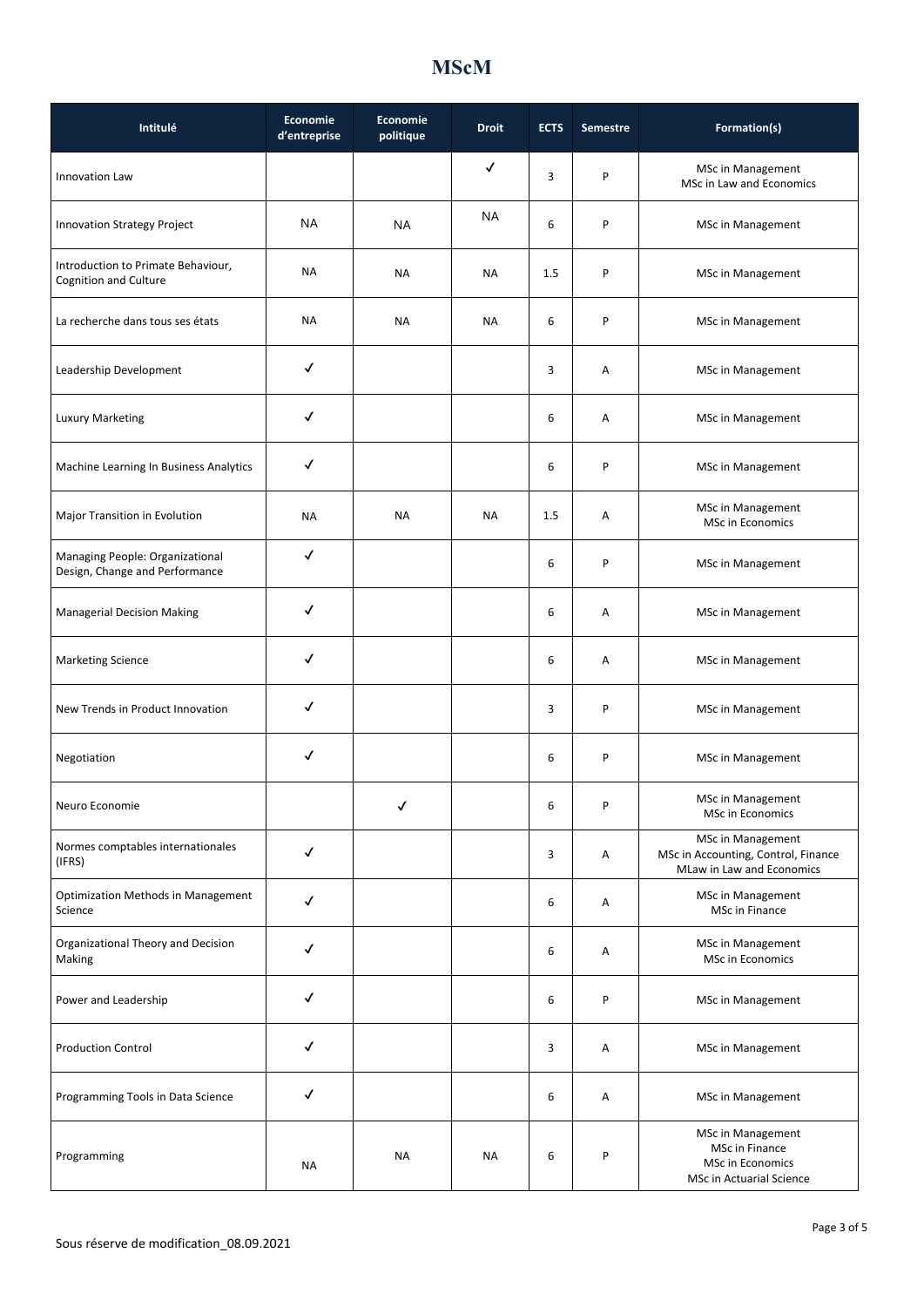| Intitulé                                                          | <b>Economie</b><br>d'entreprise | Economie<br>politique | <b>Droit</b> | <b>ECTS</b> | <b>Semestre</b> | Formation(s)                                                                                    |
|-------------------------------------------------------------------|---------------------------------|-----------------------|--------------|-------------|-----------------|-------------------------------------------------------------------------------------------------|
| Projects in Data Analytics for Decision<br>Making                 | ✓                               |                       |              | 6           | Α               | <b>MSc in Management</b>                                                                        |
| Project Management & Outsourcing in a<br>Digital Era              | ✓                               |                       |              | 6           | P               | MSc in Management                                                                               |
| <b>Quantitative Methods for Management</b>                        | ✓                               |                       |              | 6           | Α               | MSc in Management                                                                               |
| <b>Risk Analytics</b>                                             | ✓                               |                       |              | 3           | Α               | MSc in Management                                                                               |
| Simple Rules for Leadership and<br>Strategy: a practical approach | √                               |                       |              | 6           | P               | MSc in Management<br>MSc in Law and Economics                                                   |
| Social Media (EPFL)                                               | √                               |                       |              | 3           | P               | <b>MSc in Management</b>                                                                        |
| Social well-being                                                 | <b>NA</b>                       | <b>NA</b>             | NA           | 6           | P               | <b>MSc in Management</b>                                                                        |
| Spatial Modelling of Species and<br>Biodiversity                  | <b>NA</b>                       | NA                    | NA           | 3           | P               | MSc in Management<br>MSc in Economics                                                           |
| <b>Strategic Management Control Systems</b>                       | ✓                               |                       |              | 6           | Α               | MSc in Management                                                                               |
| <b>Strategic Marketing</b>                                        | $\checkmark$                    |                       |              | 6           | Α               | <b>MSc in Management</b>                                                                        |
| <b>Strategic Modelling</b>                                        | ✓                               |                       |              | 6           | P               | <b>MSc in Management</b>                                                                        |
| Stratégies digitales                                              | ✓                               |                       |              | 6           | Α               | <b>MSc in Management</b>                                                                        |
| Stratégies légales internationales I                              |                                 |                       | $\checkmark$ | 3           | Α               | <b>MSc in Management</b><br>MSc in Accounting, Control and Finance<br>MLaw in Law and Economics |
| Stratégies légales internationales II                             |                                 |                       | √            | 3           | Α               | <b>MSc in Management</b><br>MSc in Accounting, Control and Finance<br>MLaw in Law and Economics |
| <b>Strategy and Development Modes</b>                             | ✓                               |                       |              | 6           | Α               | <b>MSc in Management</b>                                                                        |
| <b>Strategy Consulting Project</b>                                | NA                              | <b>NA</b>             | NA           | 6           | P               | <b>MSc in Management</b>                                                                        |
| Strategy of Innovation                                            | √                               |                       |              | 6           | P               | MSc in Management<br>MSc in Law and Economics                                                   |
| <b>Strategy in Digital Markets</b>                                | ✓                               |                       |              | 6           | Α               | MSc in Management                                                                               |
| <b>Supply Chain Analytics</b>                                     | ✓                               |                       |              | 6           | P               | MSc in Management                                                                               |
| Supply Chain Management and its<br>Latest Trends                  | ✓                               |                       |              | 6           | Α               | MSc in Management                                                                               |